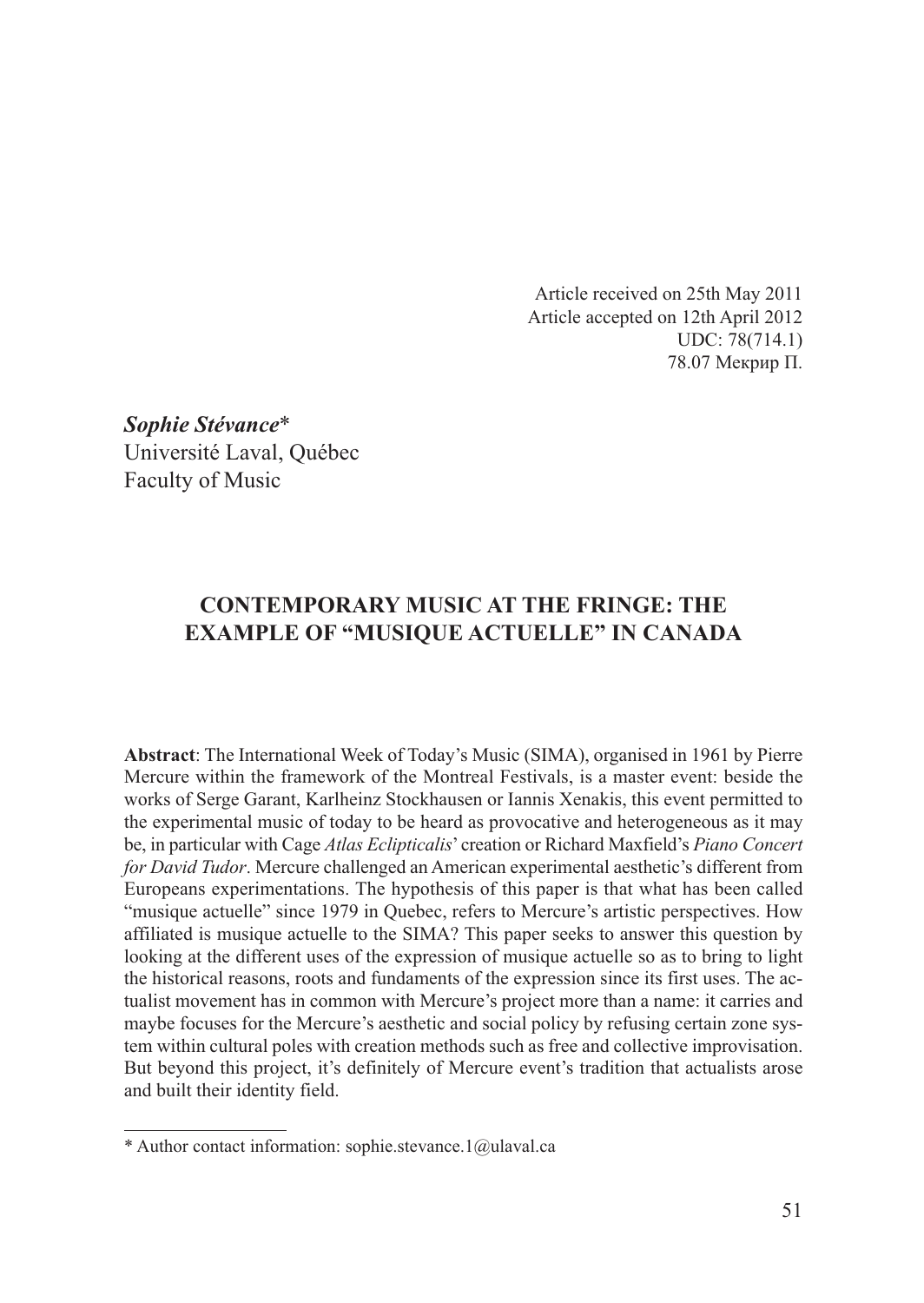**Keywords**: Musique actuelle, actualism, Pierre Mercure, Productions SuperMusique, musical identity, The International Week of Today's Music

**Апстракт**: Међународна недеља савремене музике (SIMA), коју је, у оквиру Монтреалских фестивала, 1961. покренуо Пјер Меркир (Pierre Mercure), врхунски је догађај: поред делâ Сержа Гарана (Serge Garant), Карлхајнца Штокхаузена (Karlheinz Stockhausen) или Јаниса Ксенакиса (Iannis Xenakis), на том фестивалу може се чути и музика данашњице у свој својој провокативности и разнородности, посебно у таквим случајевима као што су Кејџов (John Cage) Atlas Eclipticalis или *Клавирски концерт за Дејвида Тјудора* Ричарда Максфилда (Richard Maxfield). Меркир је заступао тезу да је америчка експериментална естетика другачија од европских експеримената. Хипотеза је ове студије да се оно што се од 1979. у Квебеку назива "актуелна музика" ("musique actuelle") заправо односи на Меркирове уметничке погледе. Како је актуелна музика повезана с фестивалом СИМА? У овом раду одговор на то питање тражи се проучавањем различитих експресивних намена актуелне музике како би се разјаснили историјски разлози, корени и темељи израза од његових првих појава. Заједничке црте актуелистичког покрета и Меркировог пројекта не завршавају се само на имену: тај покрет шири, а можда и фокусира Меркирову естетику и друштвену политику тиме што одбацује известан систем зона између културних полова, ослањајући се на креативне поступке као што су слободна и колективна импровизација. Али изван тог пројекта, актуелисти су неоспорно изникли на традицији Меркировог фестивала и од ње изградили свој идентитет.

**Кључне речи**: musique actuelle, актуелизам, Пјер Меркир, Productions SuperMusique, музички идентитет, Међународна недеља музике данашњице (International Week of Today's Music)

The International Week of Today's Music, organized in 1961 by Pierre Mercure within the framework of the Montreal Festivals, in an important event: alongside the works of Stockhausen, Ligeti, Schaeffer, Xenakis and Varèse, this event allowed *experimental music* of the day to be heard, however provocative and heterogeneous it may have been, including premieres of Cage's *Atlas Eclipticalis* and Richard Maxfield's *Piano Concert for David Tudor* as well as pieces by Mauricio Kagel, Christian Wolff and Earle Brown. Pierre Mercure's wish was truly to champion an *American* experimental aesthetic that was different from European experimentations. To better understand what is meant by *experimental music*, and in light of the importance of the New York School in Pierre Mercure's project, we can refer to John Cage's interpretation as explained in his book *Experimental music: Doctrine*:

Where, on the other hand, attention moves towards the observation and audition of many things at once, including those that are environmental – becomes, that is, inclusive rather than exclusive – no question of making, in the sense of forming understandable structures, can arise [...], and here the word experimental is apt, providing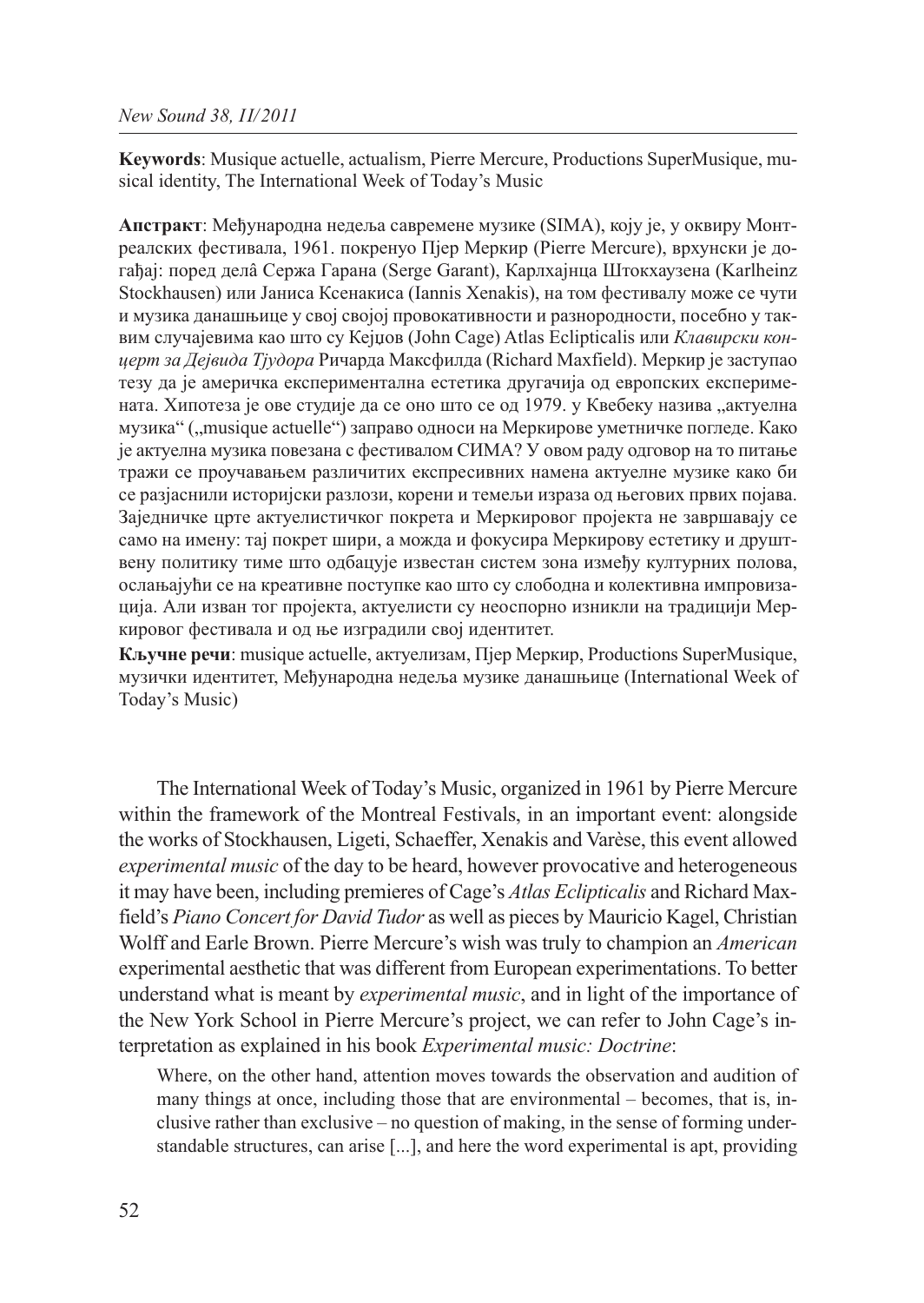it is understood not as descriptive of an act to be later judged in terms of success and failure, but simply as of an act the outcome of which is unknown.<sup>1</sup>

My working hypothesis is that what has been called "musique actuelle" in Quebec since 1979 (and is a full-fledged musical current), emerges from Mercure's aesthetic directions. The expression *Musique actuelle* may even refer to the "new art" produced by this festival of controversies and aesthetics. My reference to the expression "new art" as used by Clément Pépin, a composer known for his conservatism, is not only anecdotal: it is used – first – to highlight the controversial reactions triggered by the musical programming of the Festival, "oriented towards the new world", and second, because the meaning of this expression sits at the heart of a force field between conservatism (or continuation of classical tradition) and the desire to turn away from the European tradition. This is attested to in the interviews I did with some observers who were active on the scene during this period: the musicologist Marie-Thérèse Lefebvre and the composer Jean Piché. They confirm my working hypothesis: *musique actuelle*, identified in 1979 by Productions Super-Mémé, then Productions SuperMusique, is affiliated with Mercure's event (SIMA – The International Week of Today's Music [Semaine Internationale de Musique Actuelle]). But in what ways? I will seek to answer this question by examining the origins of the expression "musique actuelle" in order to bring to light the historical elements that allow for its evolving definition.

I will show that the Actualist Movement has more than just a name in common with Mercure's event (through which the composer wished to renew the act of creation by non-conventional programming that stood in opposition to the "vieille garde" (or: *old guard*): the Actualist Movement carries – and maybe provides a focus for – Pierre Mercure's aesthetic and social views by refusing certain components within cultural axes through the use of methods of creation such as free and collective improvisation.

# **I A Global Project**

Since the 1980s, and specifically in Québec, the expression *musique actuelle* designates an avant-garde musical movement in which musicians, in reaction against institutions, deconstructed their values by opposing them with what they had themselves rejected: pell mell *bruitism*, electronic sounds, free improvisation, jazz, rock and folk.

The Actualists way of creating is a spontaneous gesture where new relationships emerge between the musicians on stage and the public. These relationships

<sup>1</sup> CAGE, John, *Silence*, *Lectures and Writings by John Cage*, Middletown: Wesleyan University Press, 1961, 13–17.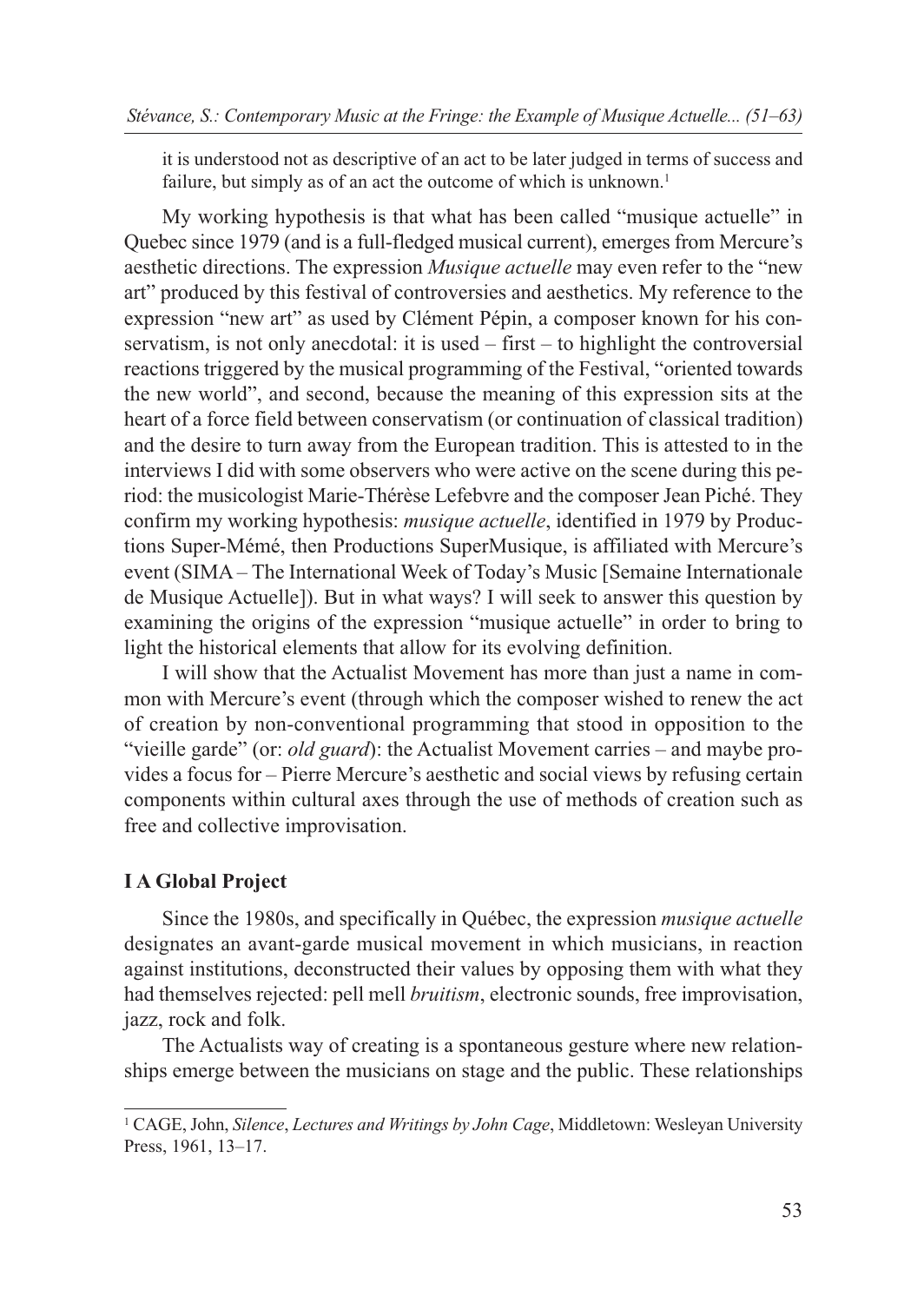are even more significant due to the non-observance of hierarchies between composers and musicians, as well as the participation of composers as performers of their own music. Managing their own production, Actualists create relying neither on established modes of transmission nor on conventions. Moreover, they want to bring to light women's participation in music research. Thus, the movement constitutes a very well-organized structure that we can grasp by observing the aesthetic strategies put in place by Pierre Mercure.

Indeed, wasn't Pierre Mercure the first to wish to deconstruct (according to Jacques Derrida's use of this term) the musical conventions of that time by opposing them with the very things they had up to then rejected ? During the roundtable organized after the Festival by Jean-Marie Beaudet with Maryvonne Kendergi, Pierre Mercure, Eric McLean and Jean Vallerand, Pierre Mercure proposed a definition of what he meant by the expression "musique actuelle" at that time:

By 'musique actuelle', I mean this new way of approaching music, sound research [...], sound being more important than form, melody, and connections with formal structures of the previous centuries. The music of Bali, for example, can be heard without knowing if it is one form or another, without knowing if it is a dance or not; Hindu music can be listened to with great interest, even if we don't know the raga on which it is based. In these traditions, the sound is powerfully persuasive. In (Pierre Schaeffer's) *musique concrete*, the sound should convince us, but it cannot because we are enclosed in a grouping, a social fact that brings us repeatedly to the same type of music, the same kind of concert.

In his *Pocket Book dictionary for Today's Music Lovers* (the original title), Mercure once again described his conception of *Musique actuelle* as "that which is currently being written"2 . Besides this temporal dimension, an international aspect is notable. In the program of *La société des Festivals de Montréal* (the Montreal Festivals Society) dated on June 25 1961, he wrote:

In order to secure the most essential characteristics of this first International Week of Today's Music<sup>3</sup>, this program can be changed up to the last minute to make room for music that is more representative of the topical and/or international nature of music today.4

<sup>2</sup> Rédaction d'un petit lexique pour l'amateur de musique actuelle par Pierre Mercure présenté en annexe de ses réflexions sur la musique contemporaine. (Texte bilingue). Document sur les activités 06-M, P90/2-2.3, non daté.

<sup>&</sup>lt;sup>3</sup> This is the official translation of the festival's title, but I would propose "International Week of *Musique Actuelle*".

<sup>4</sup> "Note importante", Fonds Pierre Mercure des Archives nationales du Québec, Programme 06-M, P90/1-16.3, 61/08/03 au 08, Original dactylographié, 6 pages.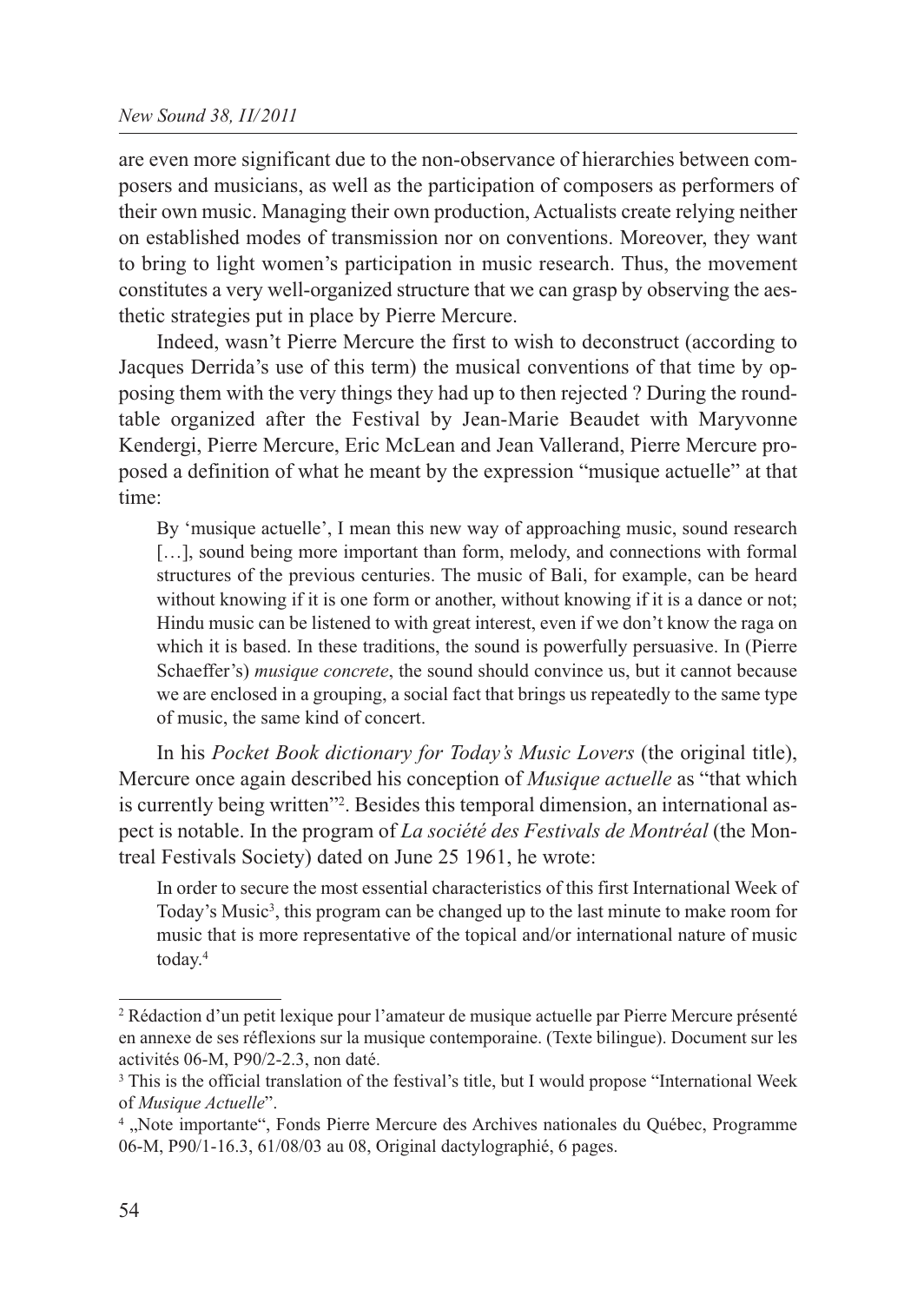Moreover, guided by these principles – being topical and international –, Mercure also wanted to offer "to the audience better communication with today's musical art."5 It was about creating new listening conditions in light of those already in place in the other arts and thus "demonstrating that today's music is undergoing an evolution similar to the one already taking place in contemporary painting, sculpture, and cinema."<sup>6</sup> This means that Mercure also factored reception in to his whole project.

### **II What is at stake in the use of a term**

According to Mercure, "Musique actuelle" was embodied by European and mainly American avant-garde composers: the Actualist trend stems from a force field whose structure emerges from between two cultural axes; use of the term musique actuelle meant a reaction in opposition to "contemporary music" from European classical tradition. Marie-Thérèse Lefebvre explains:

These words define an activity in time. One is *contemporary* or one is *current* (*In French, "actuel"*). Very quickly, these words became aesthetic positions with all that this implies for the repertoire.

There are certain issues at stake with the use of these terms. An important one lies in the strength of the Actualists' identity, as is evidenced by their inclusion in Quebec's musical chronology and even more in the line of descent of the SIMA.

The Actualist Danielle Palardy Roger attests to the influence of Mercure and the SIMA in the constitution of "musique actuelle", even if the line of descent is indirect, considering the evolution of the term and its uses through the decades. Between 1961 (the date of the SIMA) and 1979 (the date the Actualists joined forces), there was a very long process of gaining recognition; Danielle Palardy Roger recalls the following:

In 1990, we took a new look at ourselves, at the new directions we wanted to give to our group. We realized that what we already called our "musique actuelle" traced its roots back to Pierre Mercure's event. There was no doubt about it. It was a revelation. It was as if we had finally found a lost parent, an ancestor...<sup>8</sup>

<sup>5</sup> Pierre Mercure, Première rencontre du comité de préparation de la SIMA. Document sur les activités (06-M, P90/2-5.2). 61/05/11, Montréal. Original dactylographié, 5 pages. Fonds Pierre Mercure des Archives nationales du Québec.

<sup>6</sup> Document sur les activités 2-5.5. Montréal, 62/08/09, de Pierre Mercure, pour Robert Letendre, Président. Seconde version du projet pour la Société des Festivals de Montréal. Deuxième semaine internationale de musique actuelle, saison d'été 1962. Original dactylographié, 7 pages.

<sup>7</sup> Marie-Thérèse Lefebvre, Entretien avec Sophie Stévance, 5 novembre 2010.

<sup>8</sup> Danielle Palardy Roger, Entretien avec Sophie Stévance, 8 novembre 2011.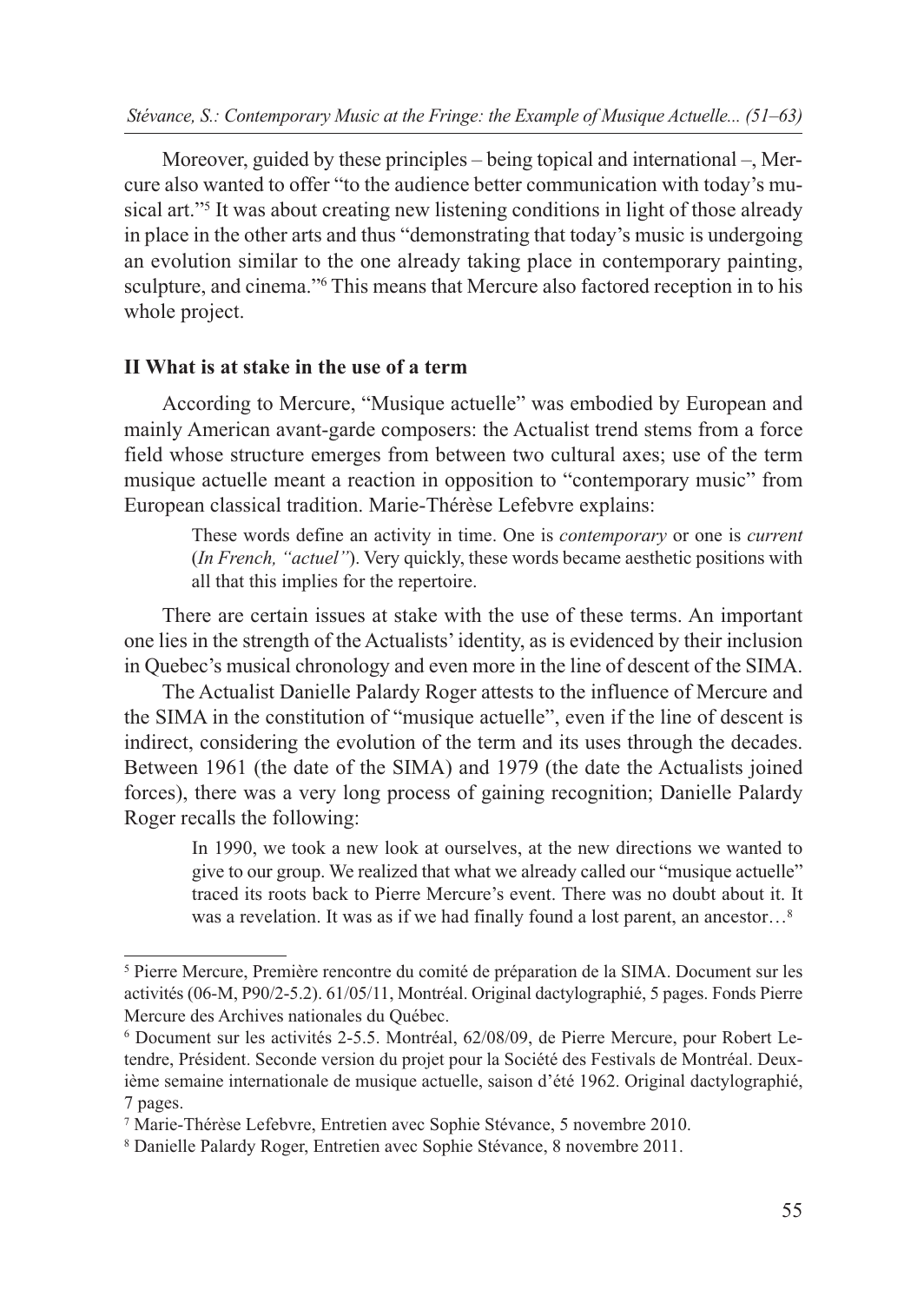In order to grasp this musical identity, it is necessary to draw historical connections starting from the SIMA and the different meanings of "musique actuelle" since 1961, to the Actualist movement as we have understood it since the 1980s.

The following chart describes the different uses of the expression: "Musique actuelle".

# **Chronology of "musique actuelle"**

| <b>Dates</b> | <b>Events</b>                                                                                                                                                                                                                    | <b>Important figures</b>                                                              |
|--------------|----------------------------------------------------------------------------------------------------------------------------------------------------------------------------------------------------------------------------------|---------------------------------------------------------------------------------------|
| 1961         | International Week of Today's Music (SIMA)                                                                                                                                                                                       | Pierre Mercure - John Cage <sup>9</sup>                                               |
| 1968         | Fonudation of L'Infonie: multimedia events<br>combining poetry, improvisation, visual arts and<br>choreography, occasionaly close to the performance<br>art, exploring new timbres and audience<br>participation in the creation | Walter Boudreau and Raoul<br>Duguay <sup>10</sup>                                     |
|              | Concerts of Quatuor de jazz libre                                                                                                                                                                                                | Jean Préfontaine – Yves Charbon<br>neau - Maurice Richard - Guy<br>Thouin             |
| 1975         | International Womens' Year                                                                                                                                                                                                       |                                                                                       |
| 1975         | <i>Parachute</i> , contemporary art review                                                                                                                                                                                       | <b>Chantal Pontbriand</b>                                                             |
| 1977         | Foundation of the Feminist Improvising<br>Group (FIG) in London                                                                                                                                                                  | Maggie Nicols – Lindsay Cooper                                                        |
| 1978         | Foundation of the Association of the Today's<br>Music in Québec                                                                                                                                                                  | Gisèle Ricard                                                                         |
|              | Foundation of the group Arcanson                                                                                                                                                                                                 | Danielle Palardy Roger - Diane<br>Labrosse                                            |
| 1978         | Foundation of the Ensemble for improvised music<br>in Montréal                                                                                                                                                                   | Jean Derome - Robert Leriche -<br>Pierre St-Jacques - Claude Simard<br>- René Lussier |
| 1979         | Foundation of the group SuperMémé                                                                                                                                                                                                | Danielle Palardy Roger - Joane<br>Hétu – Diane Labrosse                               |

#### **Chronology of "musique actuelle"**

<sup>9</sup> See Marie-Thérèse Lefebvre, "L'influence de John Cage au Québec: résistances et convergences", *Les Cahiers de L'ARMu*q, n°14, mai 1992, 87–107. See also Johanne Rivest, La représentation des avant-gardes à la Semaine Internationale de Musique Actuelle (Montreéal, 1961), *RMUC*, 19/1, 1998, 50–68; "*Atlas Eclipticalis*, commande montréalaise", *Circuit*, "Québecage", Vol.8, n°2, 61–69.

<sup>&</sup>lt;sup>10</sup> See Raymond Gervais in "Montréal, Musiques actuelles, 1960. 1990", Programme officiel du Festival Montréal Musiques Actuelles / New Music America 1990, 9.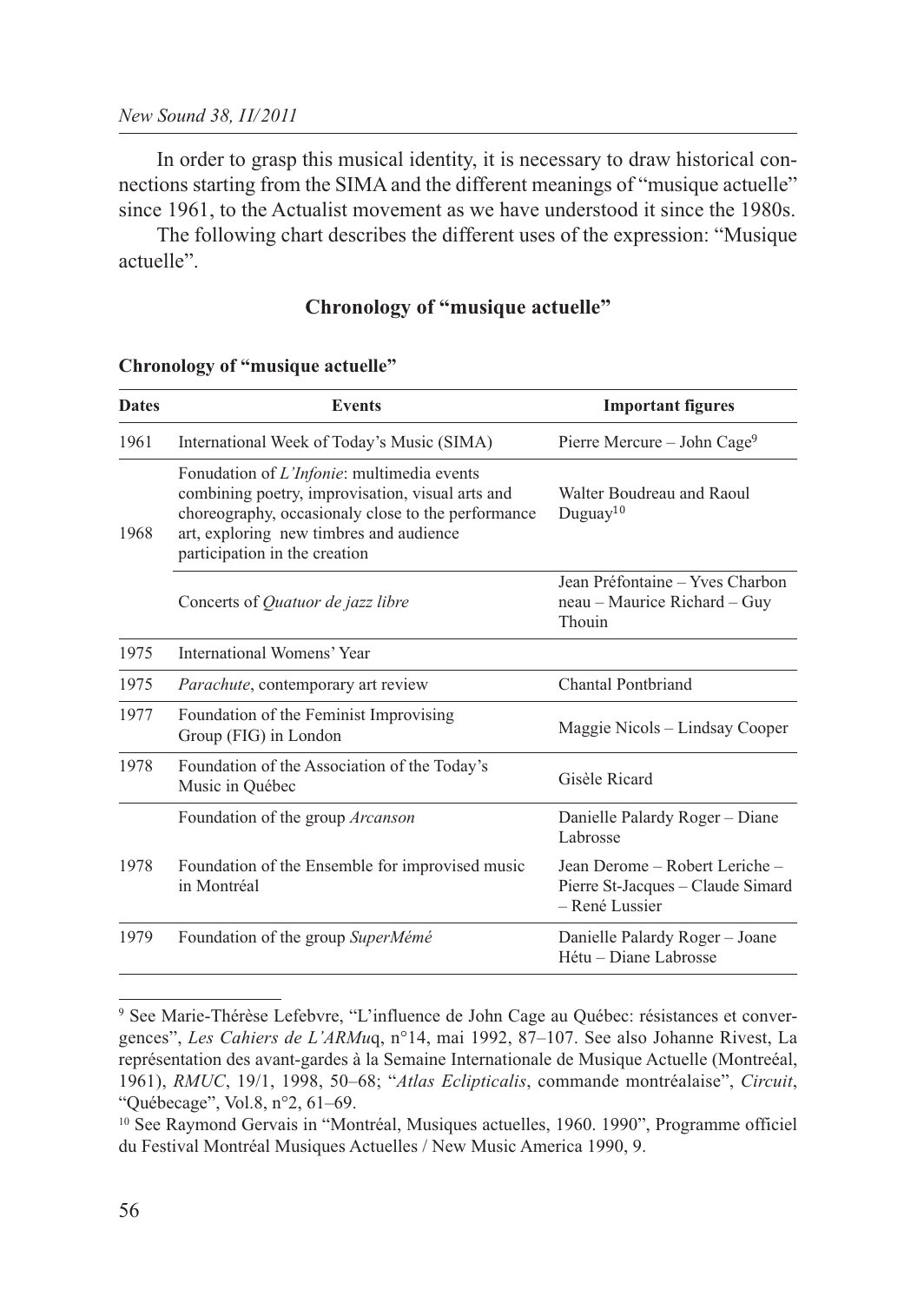| 1980 | 1st concert of the Wondeur Brass in Salle<br>Polonaise for the 5th anniversary of the Womens'<br>Library [Librairie des femmes] in Montréal                                                      | Danielle Palardy Roger - Joane<br>Hétu – Diane Labrosse – Gin<br>Bergeron - Claude Hamel -<br>Geneviève Letarte - Dyane<br>Raymond - Danielle Broué -<br>Martine Leclercq |
|------|--------------------------------------------------------------------------------------------------------------------------------------------------------------------------------------------------|---------------------------------------------------------------------------------------------------------------------------------------------------------------------------|
| 1980 | Organization of the conference Performanc:<br>postmodernisme et multidisciplinarité                                                                                                              | Chantal Pontbriand                                                                                                                                                        |
| 1983 | 1st edition of FIMAV                                                                                                                                                                             | Michel Levasseur                                                                                                                                                          |
|      | Foundation of the group Les Granules                                                                                                                                                             | Jean Derome – René Lussier                                                                                                                                                |
|      | Creation of label Ambiances Magnétique                                                                                                                                                           | Jean Derome, André Duchesne,<br>René Lussier et Robert M. Lepage                                                                                                          |
|      | First airing of the radio program Musique<br>Actuelle, Radio-Canada (replaces Music of our<br>century [Musique de notre siècle] founded in 1967<br>and led by Serge Garant)                      | Hélène Prévost                                                                                                                                                            |
| 1984 | 1st concert of Wondeur Brass, 4th International<br>Congress Femmes et musiques in Paris                                                                                                          | Danielle Palardy Roger - Joane<br>Hétu - Diane Labrosse                                                                                                                   |
|      | Meeting of <i>Wondeur Brass</i> with the group Les<br>Diaboliques consisting of Joelle Leandre, Annick<br>and Irene Schweizer                                                                    |                                                                                                                                                                           |
|      | Meeting of Wondeur Brass with André Duchesnes<br>and Chris Cutler (Duchesnes introduced them to<br>Ambiances Magnétiques and Chris Cutler to the<br>Recommended Records Label, founded in 1978). |                                                                                                                                                                           |
| 1985 | First 33rpm output by Wonder Brass, Ravir<br>(label Ambiances Magnétiques)                                                                                                                       | Danielle Palardy Roger - Joane<br>Hétu - Diane Labrosse                                                                                                                   |
| 1986 | First 33 rpm output by Les Poules, Les Contes<br>de l'amère loi (label Ambiances Magétiques)                                                                                                     | Danielle Palardy Roger - Joane<br>Hétu - Diane Labrosse                                                                                                                   |
| 1987 | Foundation of the group Les Poules, parallel to<br>Wondeur Brass                                                                                                                                 | Danielle Palardy Roger - Joane<br>Hétu – Diane Labrosse                                                                                                                   |
| 1988 | Festival International des Musiciennes Innovatrices                                                                                                                                              | Productions SuperMusique                                                                                                                                                  |
|      | Festival Montréal Musiques Actuelles                                                                                                                                                             | Jean Piché                                                                                                                                                                |
|      | Recurrent use of the term "Musique Actuelle" in<br>the press, precisely refering to the group of actualists                                                                                      | Andrew Jones (Montreal Mirror) -<br>Lyne Crevier (Le Devoir) -<br>Andrée Laurie (Le Musicien<br>Québecois), etc.                                                          |
| 1990 | European tour of Les Granules                                                                                                                                                                    | Jean Derome – René Lussier                                                                                                                                                |
|      | <i>Wondeur Brass</i> becomes Justine                                                                                                                                                             | Danielle Palardy Roger - Joane<br>Hétu - Diane Labrosse - Marie<br>Trudeau                                                                                                |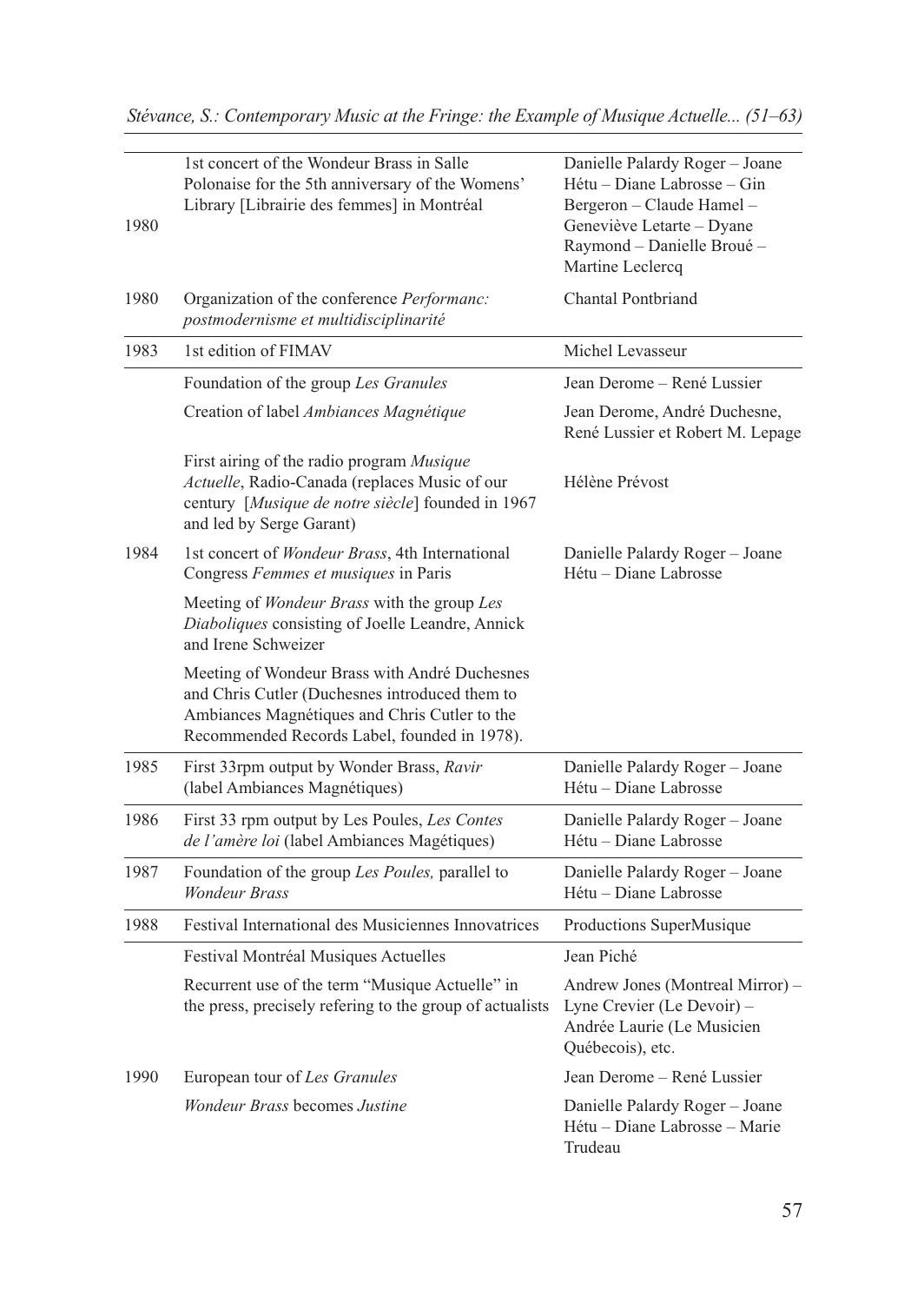|      | The labels Ambiances magnétiques, Productions<br>Supermémé-Supermusique are reorganized and<br>the label DAME (Distribution Ambiances<br>Magnétiques Etcetera) is founded | Danielle Palardy Roger - Joane<br>Hétu - Diane Labrosse - Jean<br>Derome, André Duchesne, René<br>Lussier et Robert M. Lepage                |
|------|---------------------------------------------------------------------------------------------------------------------------------------------------------------------------|----------------------------------------------------------------------------------------------------------------------------------------------|
| 1991 | The review <i>Circuit</i> dedicates its Volume 1, $n^{\circ}2$ to<br>Montréal/Musiques actuelle                                                                           | Jean-Jacques Nattiez - Jean Piché                                                                                                            |
| 1992 | Super-Mémé becomes SuperMusique                                                                                                                                           | Danielle Palardy Roger - Joane<br>Hétu – Diane Labrosse                                                                                      |
| 1993 | 1st concert titled "Une théorie des ensembles:<br>Ambiances magnétiques en concert" - Productions<br>Super-Mémé                                                           | Danielle Palardy Roger - Joane<br>Hétu – Diane Labrosse – Jean<br>Derome, André Duchesne, René<br>Lussier et Robert M. Lepage                |
|      | Foundation of the group Jean Derome et les<br>Dangereux Zhoms                                                                                                             | Jean Derome - Pierre Cartier -<br>Guillaume Dostaler - René<br>Lussier - Pierre Tanguay -<br>Tom Walsh                                       |
| 1994 | Foundation of the group Castor et Compagnie                                                                                                                               | Joane Hétu - Jean Derome - Diane<br>Labrosse - Pierre Tanguay                                                                                |
|      | First airing of the radio program Navire Night,<br>Radio-Canada                                                                                                           | Hélène Prévost - Mario Gauthier                                                                                                              |
| 1995 | Publication of the book Plunderphonics,<br>'Pataphysics & Pop Mechanics. An Introduction<br>to musique actuelle (Wembley, SAF Publishing,<br>1995)                        | <b>Andrew Jones</b>                                                                                                                          |
|      | The review <i>Circuit</i> dedicates Volume 6, n°2 to<br>musique actuelle                                                                                                  | Jean-Jacques Nattiez - Jean<br>Derome - Danielle Palardy Roger<br>- Joane Hétu - Michel F. Côté -<br>Raymond Gervais - Hélène<br>Prévost     |
|      | Foundation of the Ensemble SuperMusique                                                                                                                                   | Productions SuperMusique                                                                                                                     |
| 1998 | Early activities of the Jeune Public des Productions<br>Super-Mémé, "Dans le ventre de la musique<br>actuelle"                                                            | Danielle Palardy Roger - Joane<br>Hétu – Diane Labrosse – Jean<br>Derome – Pierre Tanguay – Martin<br>Tétreault                              |
| 2000 | Festival SuperMicMac - Hommage à La Bolduc                                                                                                                                | Diane Labrosse - Danielle Palardy<br>Roger - Joane Hétu - Jean René -<br>Lori Freedman - Lee Pui Ming -<br>Marie Pelletier - Allison Cameron |
| 2001 | Foundation of the group Nous perçons les oreilles                                                                                                                         | Jean Derome - Joane Hétu                                                                                                                     |
|      | Foundation of the Plinc! Plonc!                                                                                                                                           | Jean Derome - Pierre Tanguay                                                                                                                 |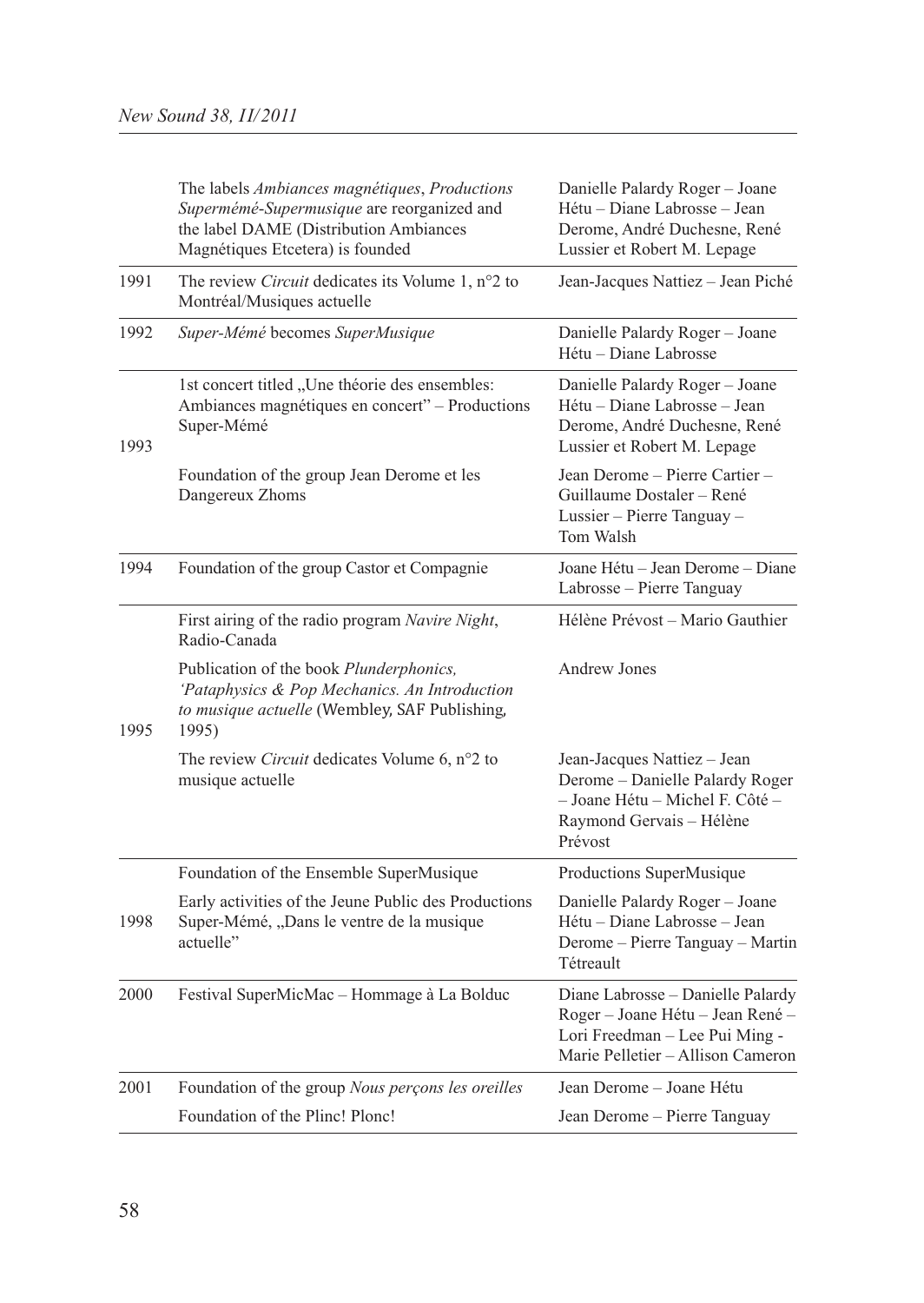| 2004 | Sociology theses: Sociological study of<br>contemporary music in Quebec: the case of<br>Supermusique Productions and International Week<br>of Today's Music in Victoriaville [Étude sociologique Anne Robineau<br>de la musique actuelle du Québec: le cas des<br>Productions Supermusique et du Festival<br>International de Musique Actuelle de Victoriaville],<br>University of Montréal |                          |
|------|---------------------------------------------------------------------------------------------------------------------------------------------------------------------------------------------------------------------------------------------------------------------------------------------------------------------------------------------------------------------------------------------|--------------------------|
|      | 25 years of <i>SuperMusique</i>                                                                                                                                                                                                                                                                                                                                                             | Productions SuperMusique |

My interviews with Actualists and specialists on the history of music in Quebec<sup>11</sup> bring out facts allowing me to map out the chronology of "musique actuelle" since Mercure's event: this event (SIMA) was truly the starting point of the constitution of this musical movement.

It is also important to make mention of the other gathering places of "musique actuelle" in Montreal: the Sala Rossa, the cafés-concerts (such as: *Le Cheval Blanc*, *l'Alizée*, *Pub Saint-Ciboire* and l'*Usine C – Centre de création et de diffusion pluridisciplinaire*), Théâtre La Chapelle, *Traquen'Art* and the *Casa Obscura*. We can also point out the specialized publications that were instrumental in increasing the visibility of "musique actuelle", such as *Musicworks* or *The Wire* magazine.

Thus, to quote Danielle Palardy Roger: "we all participate with the same musical thought, both from an artistic point of view and with respect to the industry. If Mercure hadn't given us this momentum, the musical landscape would have been vastly different – at the very least things would have been slower to be set in motion, we wouldn't have been able to grasp the urgency of creating an identity for ourselves"<sup>12</sup>

# **III Musical identity**

The early 1980s thus mark the beginnings of "musique actuelle" and the identification of its participants as members of a group:

Between 1980 and 1985, *Wondeur Brass* evolved principally within groups of women and at feminist events. However, we wanted so deeply to be considered first as mu-

<sup>11</sup> As well as the Archives des Productions SuperMusique, we refer to the very important book written by Marie-Thérèse Lefebvre and Jean-Pierre Pinson, *Chronologie musicale du Québec, 1535-2004*, Québec, Septentrion, 2009, 299–300, 324–325, 330–331,333.

<sup>12</sup> Danielle Palardy Roger, propos recueillis par Paul Cauchon, "Wonder Brass, une nouvelle harmonie", *Le Devoir*, 15 juin 1985.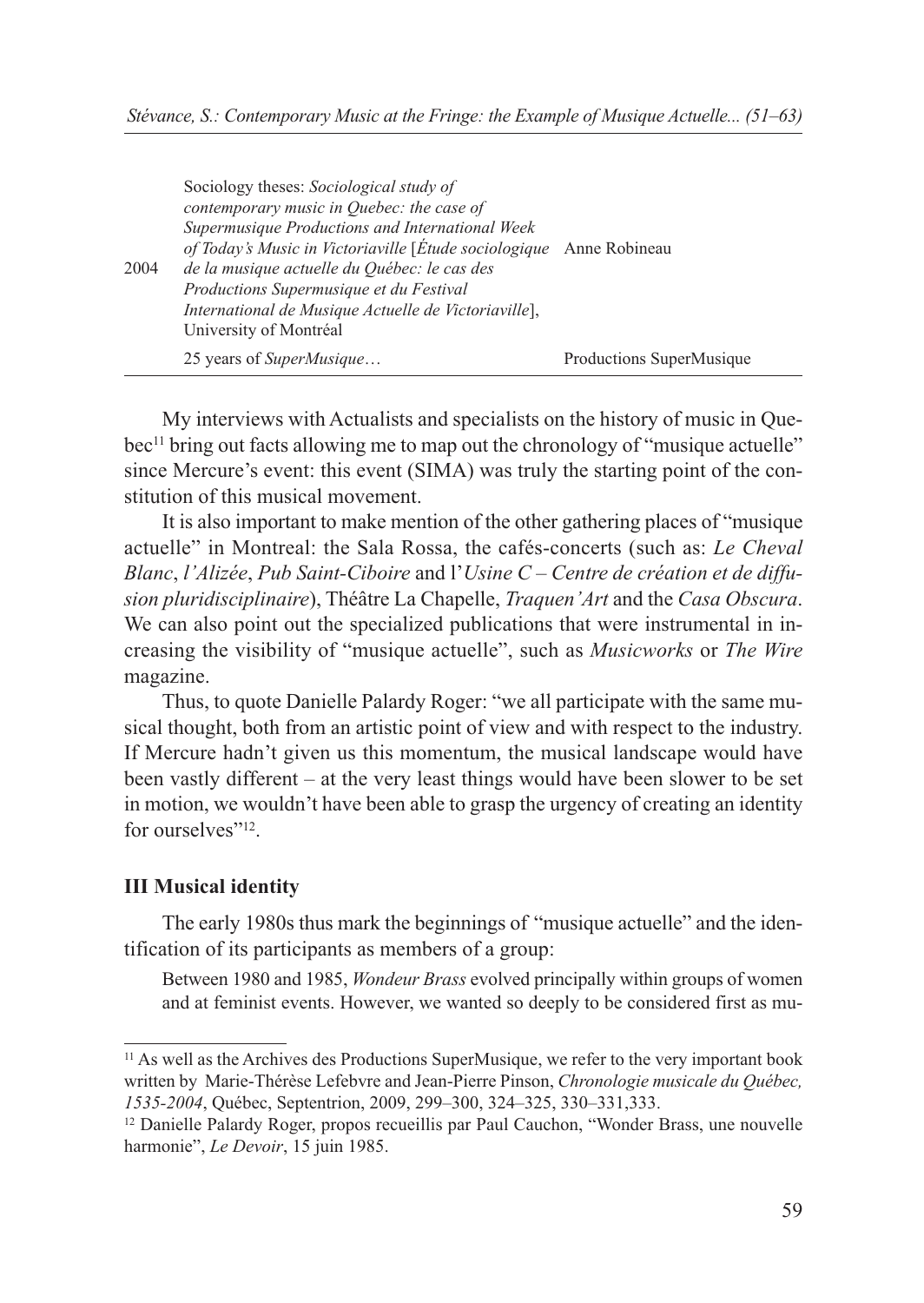sicians, and after as feminists, not the reverse. When *Ravir*, *Wondeur Brass*' first microgroove record, was published, we could finally describe ourselves as a 'musique actuelle' group. It was the beginning of a new adventure.13

[*Wondeur Brass* was initially a nine-piece feminist, activist, theater-and-music group; it started as an outsider big band of sorts. The group evolved into Montreal's sharpest avant-garde rock proposal of the time. Its members were Danielle Palardy Roger, Joane Hetu or Diane Labrosse – three pillars of Montreal's 'musique actuelle' scene.

In the May 4th 1989 edition of the *Globe and Mail*, Mark Miller wrote about a CD produced by "Ambiances Magnétiques" ['musique actuelle' label]:

The latest LP from Montreal's east end, like all the rest, must come with the qualification that it's not, ah, exactly, um, jazz […] *musique actuelle*, they call it at the corner of St-Denis and Mont-Royal.14

This comment leads me to believe that Actualists have a specific musical identity, geographically settled and culturally structured. As such, and "thanks to Ambiances Magnétiques and Productions SuperMusique, the expression *musique actuelle* has history, a place in time and an evolution through the cultural circumstances and musical personalities that gave *musique actuelle* its letters of claim."15

Jean Derome, René Lussier, Robert Marcel Lepage and André Duchesne were founders of the *Ambiances Magnetiques* Label along with Danielle Palardy Roger, Joane Hétu and Diane Labrosse, the women of the music group SuperMémé (founded in 1979 and today called Productions SuperMusique). They would all eventually join together around the same management structure: *Distribution Ambiances Magnétiques Etcetera*.

Known by its acronym, DAME was founded in 1982; it is a non-profit, Canadian musical collective. The entity was created out of necessity: the avant-garde tastes of the members proved to be too challenging for prospective distributors and commercial record labels. The result has been the creation of Canada's largest and most active label devoted to a variety of improvised musical styles that include jazz, avant-garde, rock, and a-typical hybrids devoted to improvisatory practices.

Moreover, Ambiances Magnetiques established itself as a pillar of 'musique actuelle' in Quebec by defining the musical directions of the movement and by attempting to produce and present music without regard for profit, for the trends

<sup>13</sup> Joane Hétu, propos recueillis par Frédérique, "Entretien avec Joane Hétu", Montréal, 11 décembre 2004, *Critical Studies in Improvisation / Études critiques en improvisation*, Vol. 1, n° 2, 2005, 4–9.

<sup>14</sup> See *Circuit*, 1995.

<sup>15</sup> Joane Hétu, in ARROYAS, Frédérique, "Entretien avec Joane Hétu", Montréal, 11/12/2004, *Critical Studies in Improvisation/Études critiques en improvisation*, Vol. 1, n° 2, 2005, 8.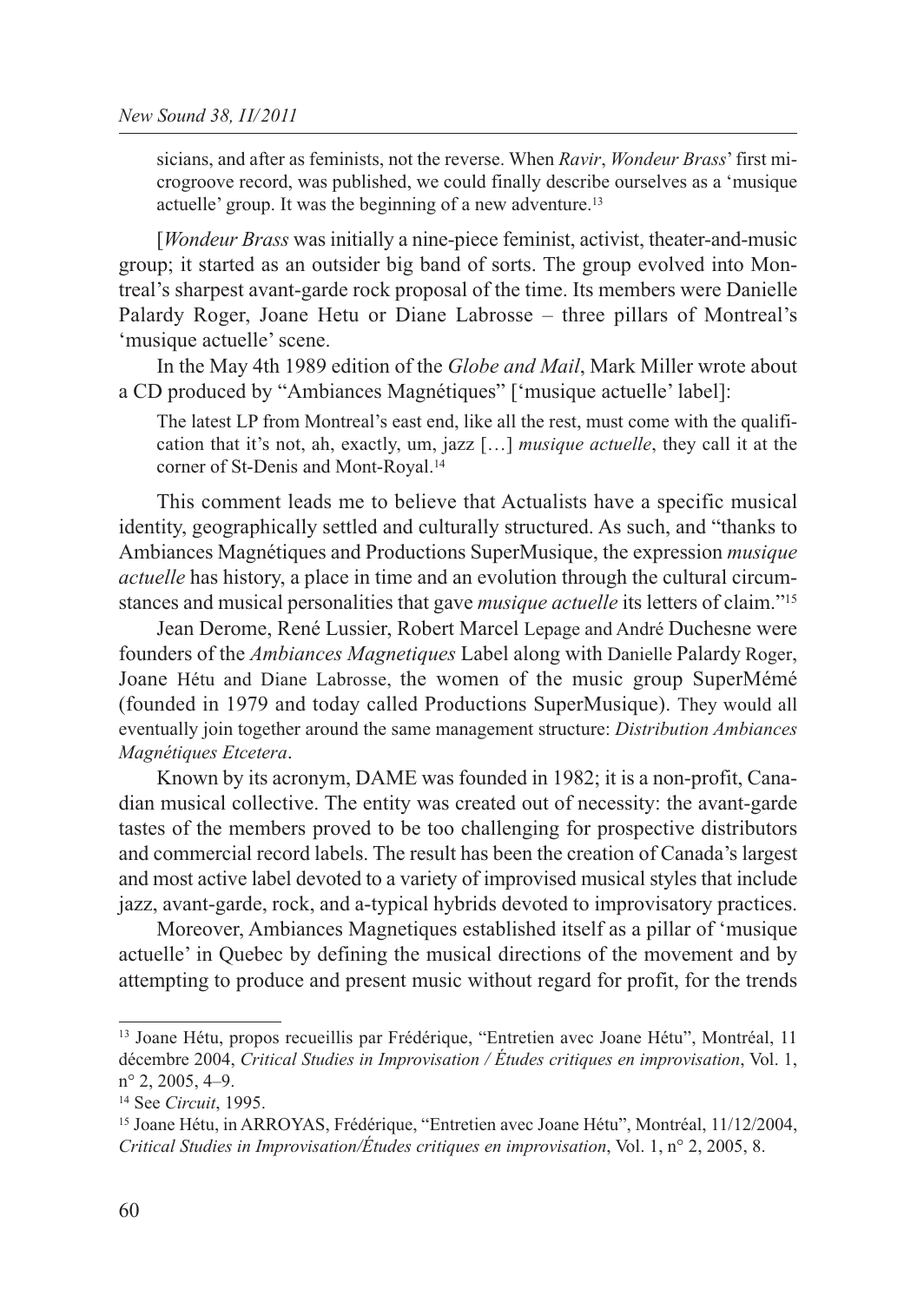of the day or for academic conventions, but with a concern for bringing women artists forward in their search for musical innovation. Controlling its own production is another way to guarantee the group's continued cohesion and consistency, its unity, freedom and artistic identity.

Because of self-reliance, self-management and self-sufficiency, our works have a specific colour, and all the members strive to maintain it.<sup>16</sup>

Actualists are organized as a network. In the words of Manuel Castells, we can say that "they no longer content themselves with organizing the action and circulating information. They create and spread cultural codes."17

This kind of maintenance of identity is also thanks to media exposure: the *Festival International de Musique Actuelle de Victoriaville* (FIMAV) was very important in the development of the group. We can say that festivals are an important ingredient in the constitution of 'musique actuelle' identity due to the geographic coverage that provides the opportunity for a showcase and for developing new sociocultural links. This also gives members of the community the possibility to identify with each other through feelings of belonging to a place and to a shared history.

This identity is tangible, and as put forward by Chris Cutler:

What I like about the 'musique actuelle' in Quebec, is that there we can find one of the rare communities that is easy to define geographically. There is a specific sound that fans of "musique actuelle" all around the world can recognize […] 'Musique actuelle' network may be relatively humble, but its foundations are solid. This music has grown both in confidence and in maturity.<sup>18</sup>

# **Conclusion**

"Musique actuelle" is part of the history of Quebec culture and has participated in building it: "musique actuelle" provides evidence of the development of culture in Quebec and of the sociocultural events that have turned society upside down since the 1960s. "Musique actuelle" also shows Quebec society's pursuit of identity through the seeking out of its own musical specificity. "Musique actuelle" is a direct reflection of Quebec, particularly when it is connected to artistic conceptions from other cultural trends that have marked the province since the *Refus Global* (*Total Refusal*), without forgetting the SIMA, an event thanks to which Pierre Mercure could introduce, and connect, Quebec culture to the most experimental artistic research.

<sup>16</sup> Robert Marcel Lepage, cité par BRUNET, Alain, *ibid*. 17 CASTELLS, Manuel, *Le Pouvoir de l'identité*, Paris, Fayard, 1999, 435.

<sup>18</sup> Chris Cutler, cité par BRUNET, Alain, "Un batteur atypique et une musicienne incontournable", *La Presse*, vendredi 9 avril 1999, 7.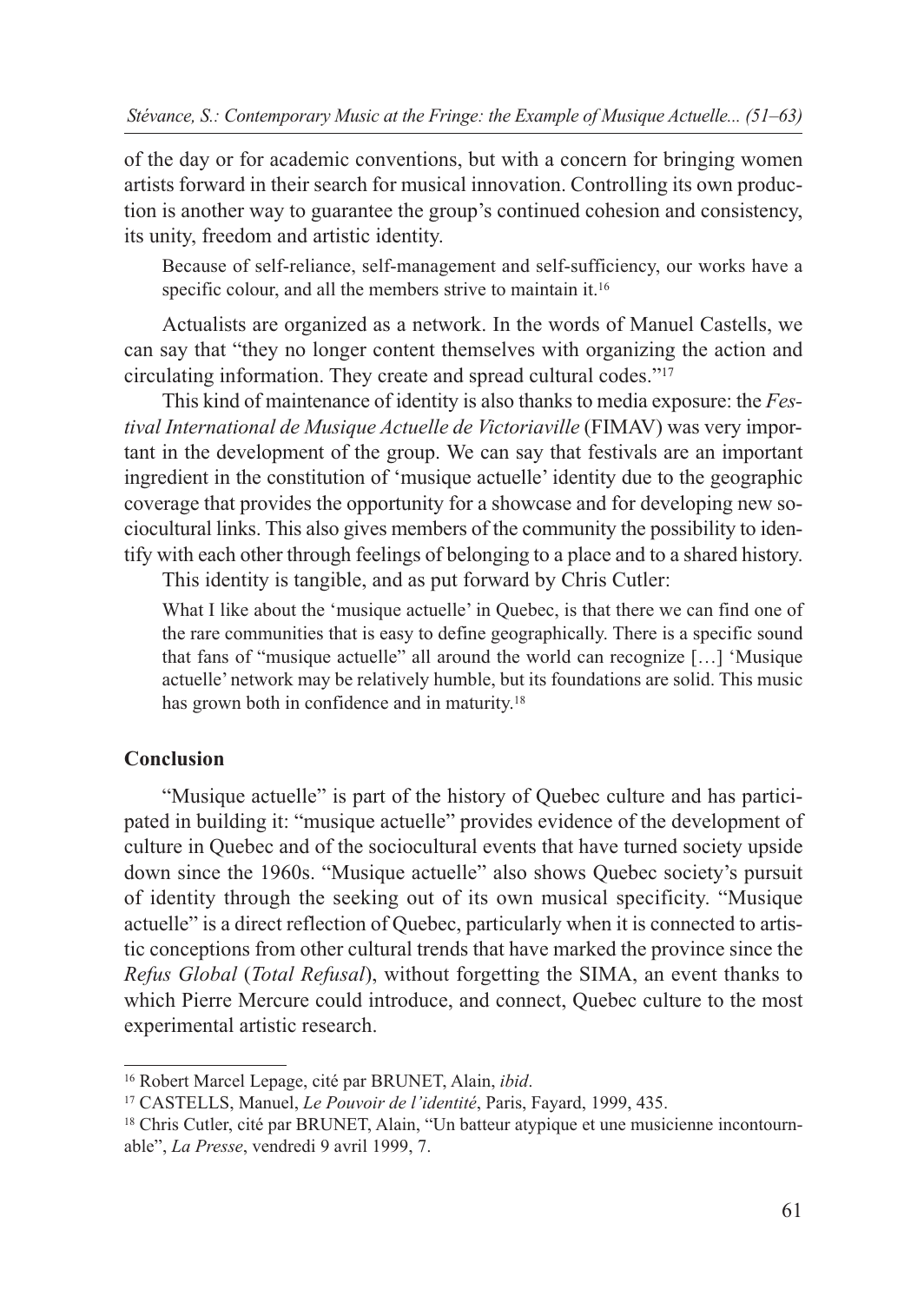### *New Sound 38, II/2011*

"Musique actuelle" drew its identity strategies from the same aesthetic and social principles as Mercure when he founded the SIMA in 1961. That's why it is a "deconstruction" of certain normative aesthetic criteria, reinforcing the idea that: "Art should be subversive, disruptive and thoughtful. Art is a celebration of life. The Artist disturbs."19

According to Jacques Derrida, the goal of deconstruction is to break down, through analysis, those structures that have been built up, meaning all the structures that form the discursive element (such as culture, references, etc.). "Musique actuelle" positions itself against the binary conceptual opposition inherent in our system of thinking about music history.Actualists seek another meaning for musical creation by "deconstructing" its foundations using approaches that were made obscure by "serious music" conforming to an established form (approaches such as: spontaneous collective music, places of musical creation, listening conditions) so as to bring forward an unclassifiable art (because this art is mixed, cross-cultural, hybrid).

Therefore, analyzing the notion of identity in "musique actuelle" so as to understand its capacity for operating as part of a historical music process, and subsequently participating in the development of "a brand new universe of sounds" as sought by Mercure, is motivated by an interest in those who listen to it, those who live by it, and those who reject it. This shows all the influence of the context in which "musique actuelle" continues to expand. The context leaves its mark on "musique actuelle", its history and its theory.

The expression "musique actuelle" was thus used in this presentation in two specific ways:

- 1) The meaning given by Pierre Mercure (which means *experimental music* within the surrounding North-American context, and music of our time),
- 2) The meaning given by the movement's founding members in the 1980's; since 1990, its definition has stabilized and specifically refers to *Productions SuperMusique*.
- 3) Between these two, we can observe the long process of evolution demonstrated by the chronology I have presented and onto which I have mapped out the development of the expression "musique actuelle".

I must insist on the fact that this is mainly a question of the process of development and maturation of an expression that went on to become a musical trend as of the 1980s. Pierre Mercure's SIMA was a catalyst for musical creation in Quebec, which was in full swing starting in the 1960s. However, as specified by

<sup>19</sup> LÉANDRE, Joëlle, *À voix basse. Entretiens avec Franck Médioni*, *op. cit.*, 118–119.